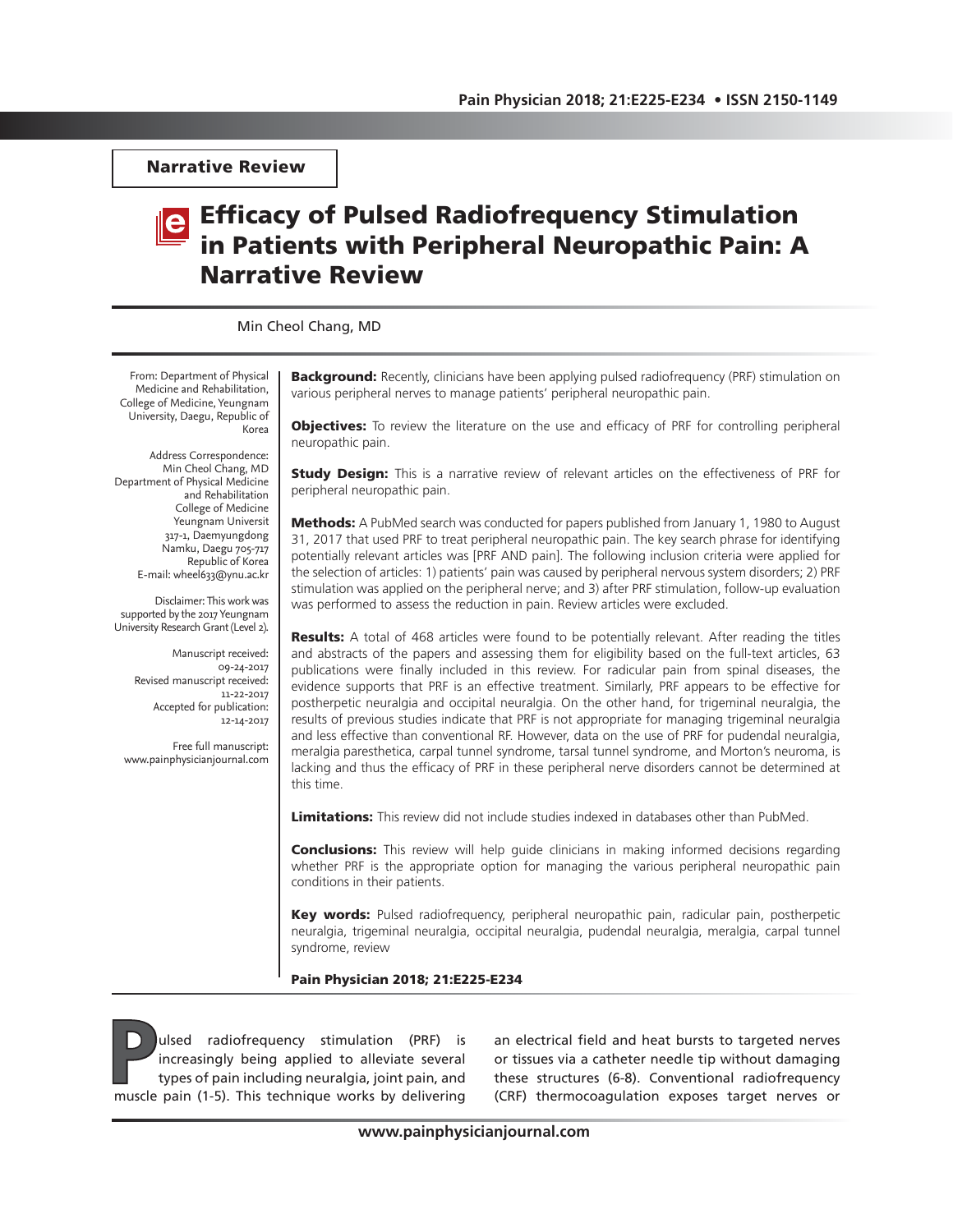tissues to continuous electrical stimulation and ablates the structures by increasing the temperature around the tip of the RF needle (9). In contrast to CRF, PRF applies a brief electrical stimulation, followed by a long resting phase; thus, PRF does not produce sufficient heat to cause structural damage (10). During the PRF procedure, the catheter needle tip is placed near the targeted nerves, and then advanced towards the nerves until patients report a tingling sensation and/ or dysesthesia at a voltage less than 0.2 to 0.5 V. The tissue temperature is maintained at or below 42°C on average.

Although the mechanisms of PRF remain unclear, various researchers have been working toward revealing the underlying processes. In 2009, Erdine et al (11) evaluated ultra structural lesions in sensory nociceptive axons following exposure to PRF by using electron microscopy. They asserted that PRF produced selectively larger lesions in the smaller principal sensory nociceptors such as the C and  $A\delta$  fibers than in the larger nonpain related sensory fibers such as Aδ fibers. Hagiwara et al (12) showed that PRF activates the noradrenergic and serotonergic descending pain inhibitory pathways and inhibits excitatory nociceptive C-fibers. In 2013, Cho et al (13) found decreased microglial activity in the spinal dorsal horn after applying PRF to the dorsal root ganglion (DRG). Because microglia can cause chronic neuropathic pain by releasing various cytokines and chemokines that are related to pain signaling, the authors proposed that the downregulation of microglia may prevent the development of chronic neuropathic pain. In addition, Vallejo et al (14) found that pro-inflammatory cytokines, such as tumor necrosis factor- $\alpha$  and interleukin-6, were reduced after PRF was applied.

Here, the literature was reviewed to establish the effectiveness of PRF for various peripheral neuropathic pain conditions.

### **METHODS**

The MEDLINE database (PubMed) was searched for articles published from January 1, 1980 to August 31, 2017 by using the following key phrase: [PRF AND pain]. The following inclusion criteria were applied for the selection of articles: 1) patients' pain was caused by peripheral nervous system disorders; 2) PRF stimulation was applied on the peripheral nerve; and 3) after PRF stimulation, follow-up evaluation was performed to assess the reduction in pain intensity. Review articles were excluded.

### **RESULTS**

The primary literature search yielded a total of 468 potentially relevant papers. After reading the titles and abstracts of the articles and assessing them for eligibility based on the full-text articles, 63 publications were finally included in this review. Among the included studies, PRF was applied for radicular pain from cervical spinal diseases in 13 studies (1,15-26) and lumbar spinal diseases in 17 studies (2,15,19,20,27-38), respectively. PRF was applied for postherpetic neuralgia in 6 studies (39-44), trigeminal neuralgia in 14 studies (45-58), occipital neuralgia in 4 studies (59-62), pudendal neuralgia in 4 studies (63-66), meralgia in 4 studies (67-70), carpal tunnel syndrome in 2 studies (71,72), and other disorders in 2 studies (73,74).

## **Discussion**

### Radicular Pain from Spinal Disease

Cervical or lumbosacral radicular pain is defined as pain perceived as arising from the upper or lower extremities that is caused by irritation of the spinal nerve roots (75,76). Approximately 83 in every 100,000 people are known to suffer from cervical radicular pain (77), whereas lumbosacral radicular pain is more frequent, occurring in 10 to 25% of the general population (78). Mechanical compression of the nerve root and chemical inflammation produce radicular pain in patients with disc herniation and spinal stenosis, which are the two most common causes of radicular pain (79,80). To manage radicular pain, oral medications and epidural steroid injections, among other modalities, have been used (81,82). However, the pain in some patients persists despite these treatments. Additionally, steroid injections have some potential adverse effects, including major ones such as suppression of the pituitary-adrenal axis, hyperadrenocorticism, hyperglycemia, myopathy, and osteoporosis, as well as minor ones, such as flushing, sweating, and nausea (83,84). Therefore, as an alternative to epidural steroid injections, many clinicians are using PRF to alleviate the radicular pain caused by spinal disease.

Indeed, various studies have tried to demonstrate the efficacy of PRF as a treatment for spinal diseaserelated radicular pain. Regarding patients with cervical radicular pain, 13 studies were identified that evaluated the ability of PRF, when applied to the DRG, to reduce the upper extremity pain that is induced by a herniated disc or spinal stenosis (1,15-26). All of these previous studies demonstrated successful treatment outcomes after PRF.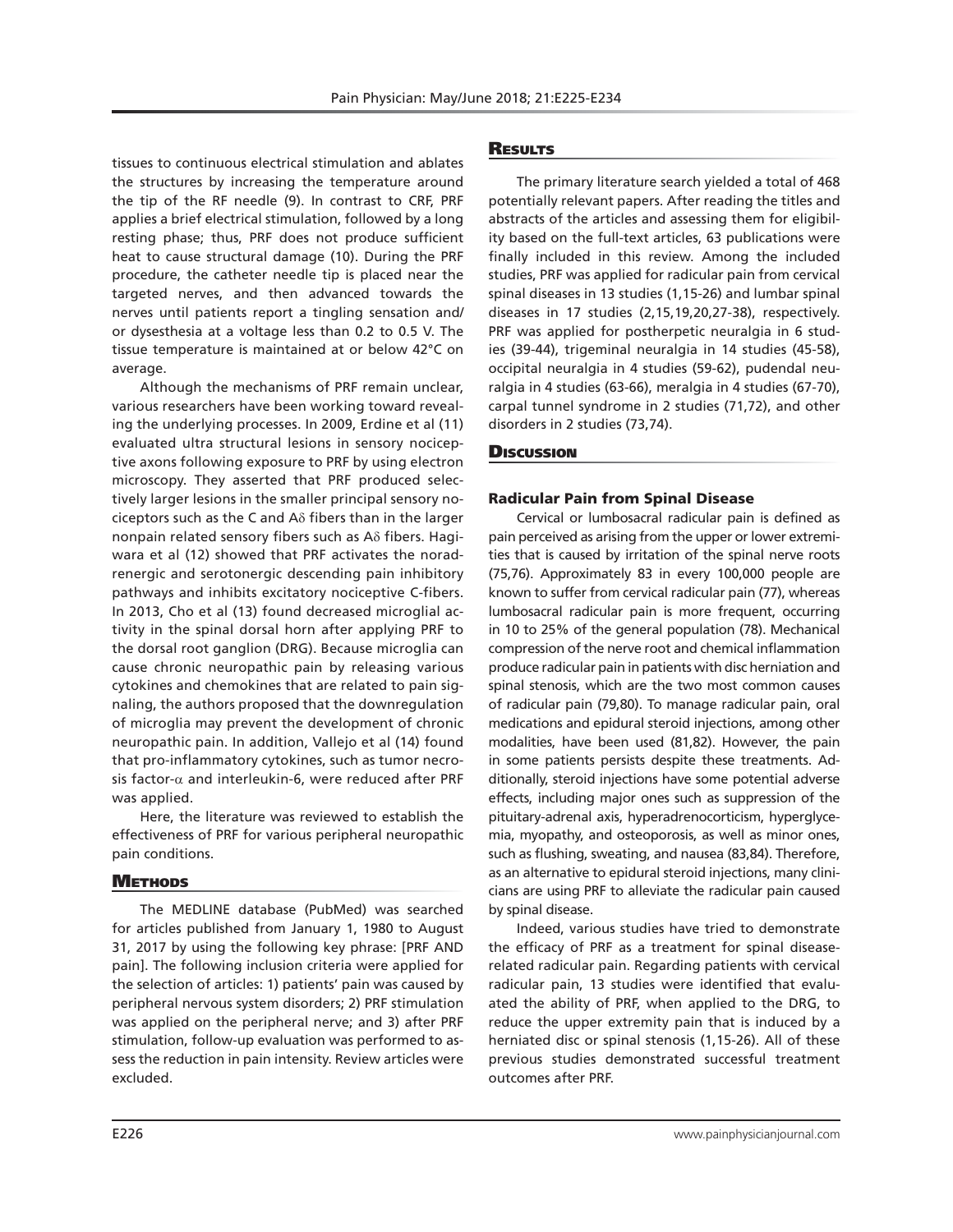Among the 13 studies that examined patients with cervical radicular pain, 4 were randomized controlled trials (RCTs) (18,19,22,24). The 2007 study by Van Zundert et al (22) showed that the PRF group achieved a better treatment outcome than did the sham group. In 2016, Lee et al (19) found that patients' cervical radicular pain was significantly alleviated at 2, 4, 8, and 12 weeks after PRF and that the effects of PRF were similar to those of transforaminal epidural steroid injection (TFESI). Interestingly, a 2017 study by Wang et al (24) reported that compared to PRF or TFESI alone, the combination of PRF and TFESI resulted in better treatment outcomes. In the same year, Halim et al (18) performed either PRF or percutaneous nucleoplasty in patients with cervical herniated discs and found that both groups had significantly reduced pain at 1 month after each procedure and that the effects were sustained for at least 3 months. However, no difference in the pain-reducing effects of the 2 treatments was observed. These RCTs show that PRF can successfully reduce cervical radicular pain and its effect is similar with other commonly used procedures.

The other 9 studies, which included 3 observational prospective studies (16,17,26), 5 retrospective studies (15,20,21,23,25), and one case study (1), also showed that PRF effectively reduced pain when applied to the DRG. Interestingly, in the 2017 case study by Chang (1), 2 patients underwent bipolar PRF treatment for chronic cervical radicular pain that was refractory to monopolar PRF and repeated TFESIs. The refractory pain in both patients was reduced from visual analog scale (VAS) scores of 6 and 7 before treatment to VAS scores of 2 at 6 months after bipolar PRF.

Additionally, so far, 16 studies have evaluated the effects of PRF to the DRG in patients with lumbosacral radicular pain induced by herniated discs or spinal stenosis (2,15,19,20,27-38). Among the 16 studies, 5 were RCTs (2,19,28,33,34), 3 were prospective observational studies (30,36,37), 7 were retrospective studies (15,20,27,29,32,35,38), and one was a case study (31). Although the degrees of pain relief were presented differently in each study, generally, lumbosacral radicular pain was successfully reduced after applying PRF to the DRG.

Of the RCTs, the 2008 study by Simopoulos et al (34) compared the effects of PRF with those of CRF. They reported that 70% of patients in the PRF group had pain reductions of > 20 to 30% after the procedure and that the effects lasted for ~3.2 months. On the other hand, after CRF, 82% of patients exhibited pain reductions of > 20 to 30%, and the average duration of the an-

algesic effect was 4.4 months. In 2014, Shanthanna et al (33) analyzed data from 31 patients with herniated lumbar discs, spinal stenosis, and post lumbar surgery syndrome and reported that 6 of the 16 patients in the PRF group and 3 of the 15 patients in the placebo group showed a 50% decrease in the VAS score after treatment. Moreover, in 2015, Koh et al (28) evaluated 61 patients with spinal stenosis and found that the number of patients who showed a 50% decrease in the VAS score was higher after combined treatment with PRF and TFESI than it was after TFESI alone at 2 and 3 months after each procedure. In 2016, Lee et al (19) found that patients' lumbosacral radicular pain was significantly reduced during the 3 month followup period after PRF and that the treatment outcomes of PRF were similar to those of TFESI. Finally, in 2017, Chang et al (2) found that bipolar PRF was more effective for managing lumbosacral radicular pain than was monopolar PRF. These RCTs present that PRF can effectively control lumbosacral radicular pain and combined therapy with TFESI or bipolar PRF is recommendable for enhancing treatment outcome after PRF.

Collectively, the outcomes of the reviewed studies revealed that PRF is a beneficial treatment option for patients with either cervical or lumbosacral radicular pain.

### Postherpetic Neuralgia

Although the exact discriminative time point for postherpetic neuralgia has yet to be standardized, a patient is generally considered to have postherpetic neuralgia when the pain persists for 30 to 180 days after the eruption of the acute zoster rash (41). Postherpetic neuralgia affects 10 to 15% of patients with an acute herpes zoster infection, which can impair their quality of life owing to pain (43). So far, various procedures and medications have been applied, but no single best treatment for postherpetic neuralgia has been identified. Recently, PRF has emerged as a safe and potentially effective treatment for postherpetic neuralgia.

In clinical settings, PRF treatment has occasionally been applied to manage postherpetic neuralgia. Our literature search revealed that 6 previous studies attempted to obtain objective evidence of the clinical usefulness of PRF for controlling postherpetic neuralgia (39-44). For patients with postherpetic neuralgia, the DRG is considered an appropriate target for PRF stimulation because latent varicella zoster initiates reactivation in the DRG (41). In 2008, Kim et al (43)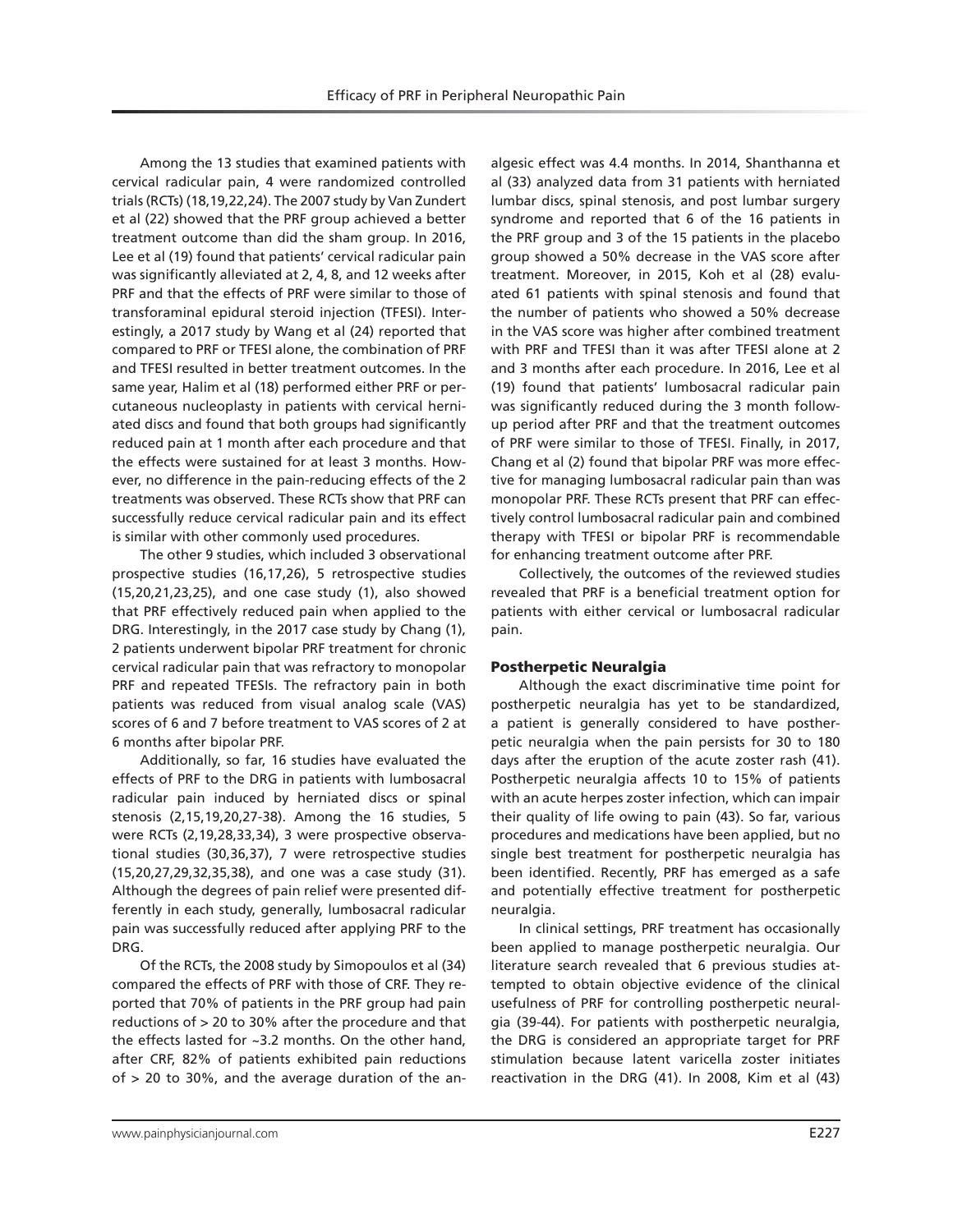prospectively applied PRF to the DRG in 49 patients with intractable postherpetic neuralgia. The mean pretreatment VAS score of the patients was 7.2, whereas at one month after PRF treatment, the VAS score had decreased to 3.4, indicating that the patients experienced great pain relief; additionally, the effects persisted for 3 months after PRF treatment. In 2015, an RCT of 128 patients by Pi et al (44) utilized ultrasound guidance to compare the effects of PRF stimulation on the area adjacent to the DRG to those of oral medication alone. The analyses demonstrated a significant reduction in the VAS scores in both groups at 2 weeks, 1 month, and 2 months after treatment, but the improvement rate was significantly higher in the PRF group. Moreover, between the PRF and oral medication only groups, the PRF group showed better sleep quality and lower morphine consumption. In 2017, 2 retrospective comparative studies (41,42) found that after applying PRF to the DRG, the pain intensity significantly decreased and that the effects were maintained during the subsequent 3 and 6 months, respectively. More specifically, the study by Kim et al (41) showed that applying PRF to the DRG reduced the pain more than did a continuous epidural infusion of 0.187% ropivacaine. The other retrospective comparative study found that the effects of PRF on the DRG were greater in patients with acute herpes zoster than they were in patients with postherpetic neuralgia after the acute phase (42). Conclusively, these previous studies indicate that PRF on the DRG is an effective treatment option for postherpetic neuralgia and its effect is superior to oral medication or epidural infusion of anesthetics.

However, in patients with thoracic postherpetic neuralgia, DRG targeting has potential complications, as it may damage the artery of Adamkiewicz or cause pneumothorax; thus, some authors performed PRF stimulation on the intercostal nerve at the angulus costae. For example, a 2003 RCT by Ke et al (40) compared the effects of PRF on the intercostal nerve at the angulus costae to those of a sham procedure. Reductions in pain severity and improvements in physical and mental function were observed in the PRF group, but not in the sham group. In the same year, Akkaya et al (39) conducted PRF on the intercostal nerve under the guidance of ultrasound in a patient with postherpetic neuralgia and observed that the VAS score decreased from 7 before treatment to 1 after treatment; furthermore, the pain reduction was maintained throughout the 6 month follow-up period. Thus, for the prevention of potential complications after PRF on the DRG, PRF on

the intercostal nerve under the guidance of ultrasound might be an effective and safe alternative technique for alleviating thoracic postherpetic neuralgia.

# Trigeminal Neuralgia

Trigeminal neuralgia is defined as sudden, usually unilateral, severe, and brief, but recurrent, stabbing pain along one or more branches of the trigeminal nerve (54). It usually lasts from several seconds to minutes and severely limits an individual's quality of life.

One of the most effective procedures for managing trigeminal neuralgia is CRF, thus it has been widely applied in patients with this condition (46,56). However, this procedure is neurodestructive and may induce several adverse effects, including sensory loss, dysesthesia, anesthesia dolorosa, and corneal anesthesia (46). As an alternative, clinicians have proposed that PRF treatment of the Gasserian ganglion be used to control trigeminal neuralgia, since it has fewer adverse effects. Although the 3 case studies identified during our search reported that PRF effectively reduced pain in patients with trigeminal neuralgia (53,54,56), the reviewed RCTs, and retrospective and prospective observational studies, concluded that PRF was not effective for managing trigeminal neuralgia (46,48-50,58). For example, in 2007, Erdine et al (46) compared the effects of PRF to those of CRF in 40 patients with trigeminal neuralgia. Whereas 19 of the 20 patients in the CRF group had significant reductions in pain, only 2 of the 20 patients in the PRF group demonstrated pain reductions at 3 months after the PRF procedure. Likewise, a 2013 study by Kim et al (49) retrospectively evaluated the effects of PRF in 26 patients with trigeminal neuralgia and found that their pain was not significantly reduced after treatment. In 2014, Fang et al (48) performed a prospective observational study with 20 patients with trigeminal neuralgia and revealed that 13 of the patients (65%) showed poor treatment outcomes at 2 weeks after PRF. After switching to CRF, the pain of the 13 patients who were unresponsive to PRF was significantly reduced. Overall, based on the outcomes of these previous studies, it can be concluded that PRF is not as effective as CRF for patients with trigeminal neuralgia.

Among the studies identified in our search, 3 of the RCT studies evaluated the combined treatment of PRF and CRF. The study by Yao et al (57) found less recurrence of trigeminal neuralgia after CRF combined with PRF when compared with CRF alone. However, in the other 2 studies (50,58), the effectiveness of the combination treatment was not superior to that of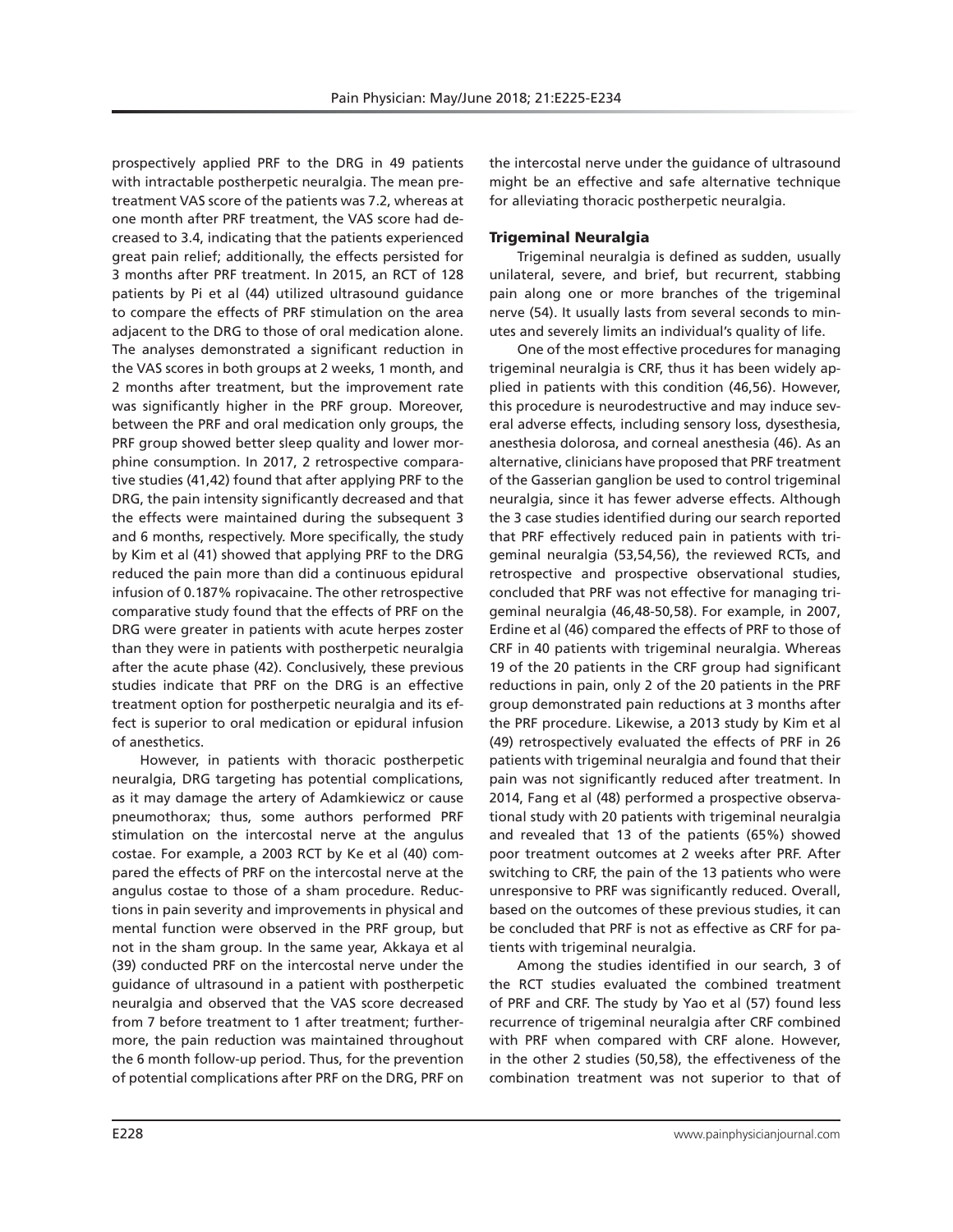(86). Frequently, its occurrence is associated with the

Pudendal Neuralgia

entrapment or irritation of the pudendal nerve at several points along its course between the sacrotuberous and sacrospinalis ligaments (87). For the management of pudendal neuralgia, oral medication or pudendal nerve block is commonly used (65). However, if these treatments cannot successfully control pain related to pudendal neuralgia, clinicians have limited options to manage the pain conservatively. In the clinical setting, it was proposed that PRF stimulation can be used to control pudendal neuralgia.

patients who received PRF showed greater pain reductions than did the 39 patients who received the steroid injections, and the effects of PRF persisted for at least 6 months. The favorable outcomes of the previous PRF studies suggest that PRF can be an effective treatment

Pudendal neuralgia is characterized by severe sharp pain along the area innervated by the pudendal nerve, which is aggravated by sitting and relieved by standing

option for controlling occipital neuralgia.

Our literature search revealed 3 case reports and one prospective observational study showing that the application of PRF to the pudendal nerve effectively reduced the pain associated with pudendal neuralgia (63-66). In 2014, Masala et al (64) prospectively enrolled 30 patients with pudendal neuralgia that was refractory to other conservative treatments. After the computed tomography-guided PRF treatment, the pain of the 26 patients who completed the study, as measured with the VAS, was greatly reduced. Compared to before PRF treatment, patients had 83% and 79% pain relief at 6 months and 1 year after the procedure, respectively. Similarly, in 2016, Hong et al (63) conducted ultrasound-guided PRF in 2 patients with pudendal neuralgia and found that their pretreatment VAS scores of 8 had decreased to 2 and 3 at 3 weeks after treatment and that the reductions were sustained for at least 10 and 6 months, respectively. Furthermore, Ozkan et al (65) and Petrov-Kondratov et al (66) reported the successful application of PRF in one patient with pudendal neuralgia each under the guidance of ultrasound and fluoroscopy, respectively. Although these previous reports support the utility and efficacy of PRF for pudendal neuralgia, 3 of the 4 above mentioned publications were case reports. Therefore, additional prospective clinical studies should be conducted to clarify the clinical effects of PRF in patients with pudendal neuralgia.

CRF treatment alone. It should be noted though that both Yao et al (57) and Zhao et al (58) found that the combination of CRF and PRF reduced the occurrence of complications.

In addition, 3 of the reviewed studies showed that the high-voltage and extended duration of PRF tend to improve treatment outcome and reduce pain in patients with trigeminal neuralgia (47,52,55). Based on the results of these studies, we think that the voltage and duration might be the important parameters affecting the treatment outcome of PRF, thus efforts for finding the most appropriate parameters of PRF stimulation are needed in the future.

### Occipital Neuralgia

Occipital neuralgia is characterized by paroxysmal, nonthrobbing, shooting, or stabbing neuropathic pain in the dermatomes of the greater occipital nerve (GON) and/or lesser occipital nerve (LON) (85). Pressure over the GON or LON can elicit the pain. Moreover, dysesthesia or hypoesthesia may accompany the pain in the affected area.

To date, 4 studies have evaluated the painreducing effects of PRF on the occipital nerve (59-62). Overall, these studies showed that the treatment outcomes of PRF on the GON were favorable. In a case report published by Navani et al (61) in 2006, PRF was applied to the GON for 4 minutes in a patient with occipital neuralgia that was unresponsive to medication, transcutaneous electrical nerve stimulation, and GON blockade with a local anesthetic and steroid. The authors found that after the procedure the patient's 70% pain reduction was sustained for 4 months. Afterwards, the PRF procedure was repeated, which resulted in an additional 5 months of 70% pain relief. The 2010 study by Vanelderen et al (62) prospectively recruited 19 patients with occipital neuralgia who then underwent PRF on the GON and/or LON. The patients' mean VAS score, which was 7.5 before treatment, was significantly reduced to 3.5 at 1 and 2 months post-treatment and 3.9 at 6 months post-treatment. In 2012, Huang et al (60) retrospectively recruited 102 patients who received PRF on the GON and/or LON as treatment for their occipital neuralgia. Fifty-two patients (51%) reported > 50% pain reduction and its effects were sustained for at least 3 months. The most recent study was an RCT published in 2015 by Cohen et al (59) comparing the effects of PRF on occipital neuralgia with those of GON blockade with steroids in 81 patients with occipital neuralgia or migraine with occipital neuralgia. The 42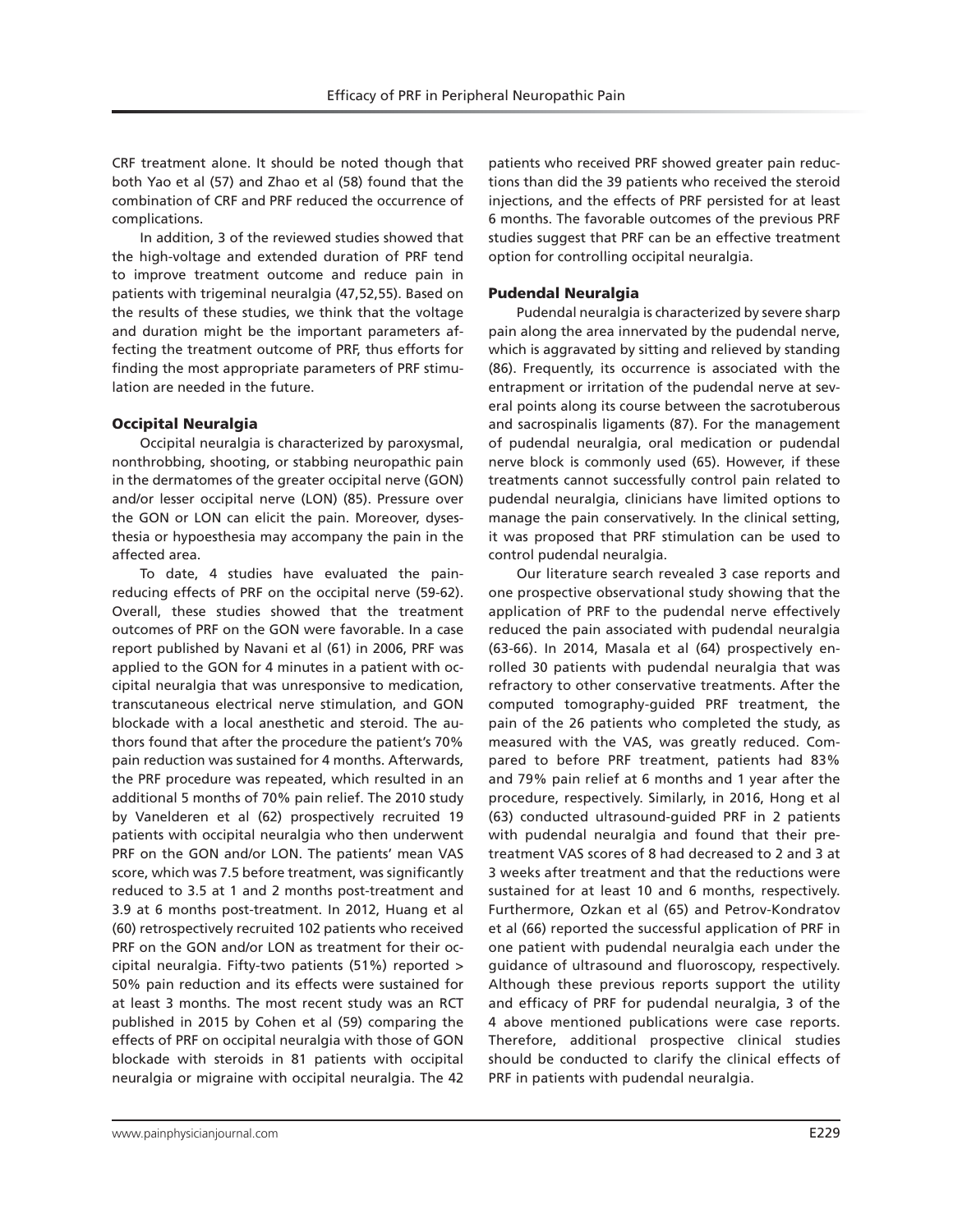# Meralgia Paresthetica

Meralgia paresthetica is a condition characterized by tingling, numbness, and burning pain in the lateral thigh. It is a sensory mononeuropathy of the lateral femoral cutaneous nerve, which is frequently caused by focal entrapment of this nerve as it passes through the inguinal ligament (88). Its incidence is known to be approximately 4.3 per 10,000 persons (89). Although most patients with meralgia paresthetica achieve successful pain relief after conservative treatment modalities, such as weight loss, oral medications, and nerve blocks with local anesthetics and/or steroids (90), the pain may persist in some patients. In such cases, some clinicians have tried to manage refractory pain using the PRF procedure.

Our search identified one retrospective study and 3 case studies reporting positive pain-reducing effects of PRF on the lateral femoral cutaneous nerve (67-70). The 2016 retrospective study by Lee et al (69) reviewed the charts of 11 patients with medically intractable meralgia paresthetica. At the 1, 3, and 6 month follow-up evaluations after PRF, the included patients' average pain severity was reduced by more than 80% compared to the pain severity before treatment. In addition, at 6 months after the procedure, all of the recruited patients showed > 50% pain reduction and the pain in 7 patients was completely alleviated. Regarding the 3 case studies, all of the patients whose pain were refractory to other conservative treatments were free of pain at the follow-up evaluations (67,68,70). Despite the excellent outcomes of patients who received PRF on the lateral femoral cutaneous nerve in the previous studies, further research on the effects of PRF in patients with meralgia paresthetica should be performed. To our knowledge, no prospective studies using this technique have been conducted in this patient group.

### Carpal Tunnel Syndrome

Carpal tunnel syndrome is a condition that occurs owing to compression of the median nerve in the carpal tunnel (71). It is the most common peripheral nerve entrapment neuropathy, with an incidence of 7% in women and 1% in men (91). The symptoms of carpal tunnel syndrome include pain, numbness, and tingling in the thumb, index finger, middle finger, and the thumb side of the ring finger (92). To manage the pain related to carpal tunnel syndrome, night splints and oral medications are initially applied. If these treatments fail to control the pain, steroid injections can be used before the patient ultimately undergoes an

operation (93). However, the use of steroid injections is limited owing to the potential adverse effects (83,84). Thus, other treatment options are needed.

One such option that can be tried before surgery is PRF. A 2015 RCT by Chen et al (71) compared the effects of ultrasound-guided PRF plus night splints, with those of night splints alone in patients with carpal tunnel syndrome (n = 18 patients per group). The combined therapy of PRF and night splints resulted in better pain reduction and a stronger finger pinch compared to treatment with night splints alone. The authors also noted that the patients' mean VAS score had decreased from 5.4 before treatment to 1.1 at 3 months after PRF. In 2007, Haider et al (72) utilized PRF treatment in a patient with carpal tunnel syndrome that recurred despite the fact that the patient had undergone 2 surgical treatments 6 and 10 years prior. Owing to post-surgical scarring at the wrist, the authors performed PRF treatment on the median nerve at the elbow level. During the 3 month follow-up period, a 70% reduction in pain was reported.

Despite the favorable treatment outcomes in the previous studies, for clarifying the usefulness of PRF in carpal tunnel syndrome, additional prospective clinical trials are encouraged with larger subject population and sham-controlled treatment.

# Other Disorders

In addition to the above disorders and conditions, PRF has been used to treat tarsal tunnel syndrome and Morton's neuroma (73,74). Tarsal tunnel syndrome is induced by the entrapment of the posterior tibial nerve under the tarsal tunnel behind the medial malleolus (94,95). Patients with tarsal tunnel syndrome have numbness, paresthesia, and burning pain on the sole of the foot. Although surgical outcomes for tarsal tunnel syndrome are known to be good (95), conservative treatments, such as posterior tibial nerve block and PRF stimulation, can be tried prior to the surgical treatment. In 2014, Chon et al (73) conducted ultrasound-guided PRF on the posterior tibial nerve behind the medial malleolus in 2 patients with tarsal tunnel syndrome. After PRF, the VAS scores of both patients decreased from 8/9 to 2/3 at the 12 and 8 month follow-up evaluations, respectively.

Morton's neuroma is a benign neuroma of an intermetatarsal plantar nerve and commonly involves digital nerves of the second and third intermetatarsal spaces (96). Patients with this condition experience numbness, paresthesia, and burning pain down the interspaces of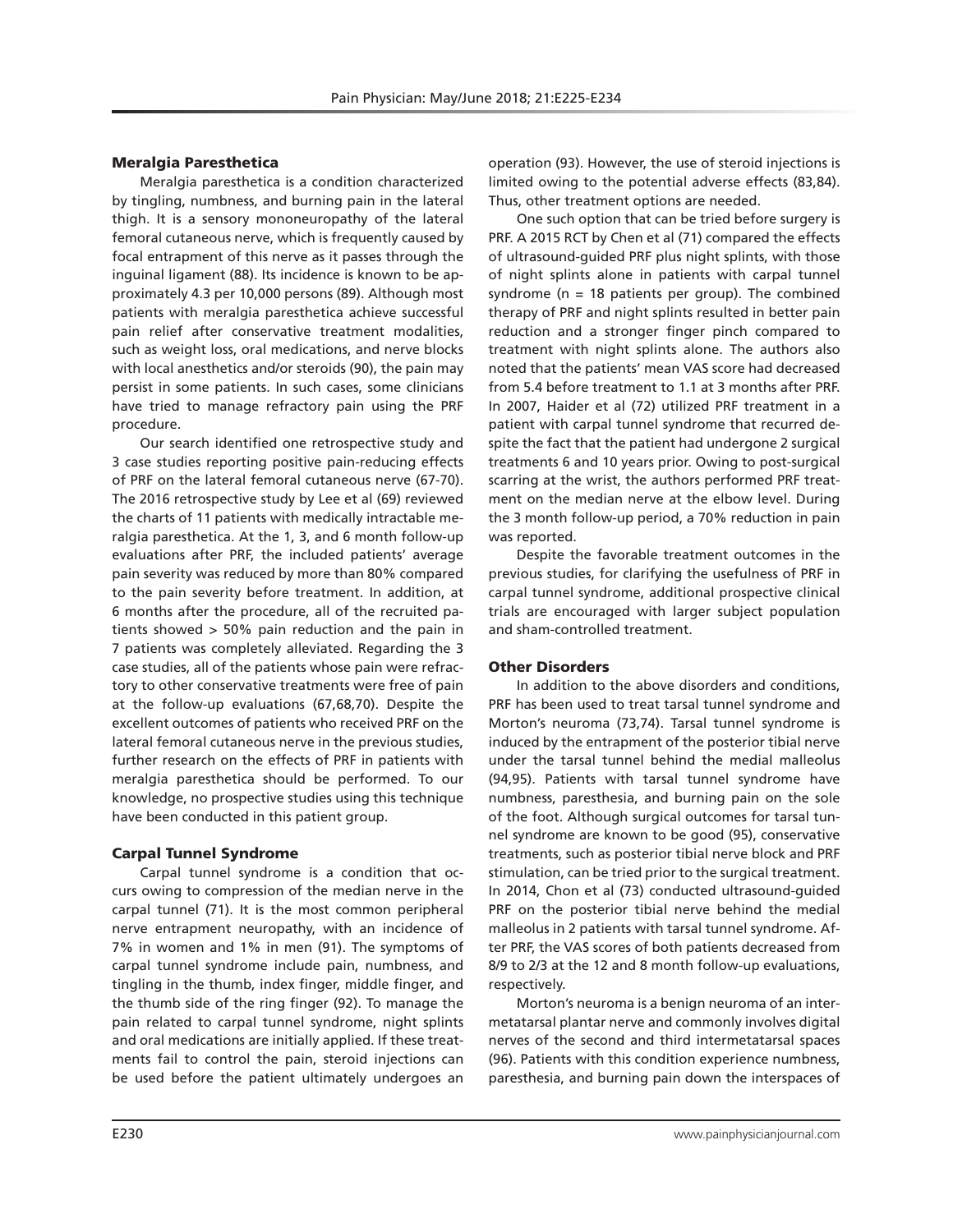the involved toes. Our literature search identified a 2015 study by Deniz et al (74), in which PRF was prospectively performed on 20 patients with Morton's neuroma under the guidance of ultrasound. The included patients' pain caused by Morton's neuroma was not relieved by conservative treatments such as changing shoes, altering the shoe soles, adding metatarsal pads, oral medication, or injections with a local anesthetic and/or steroid. Twelve of the patients (60%) had > 50% pain relief at the 6 month follow-up evaluation after PRF.

Although the aforementioned studies imply that PRF is beneficial for these conditions, more-definitive evidence on the effects of PRF on tarsal tunnel syndrome and Morton's neuroma is needed.

### **CONCLUSION**

This review shows that PRF can be a beneficial treatment option without serious complications for some peripheral neuropathic pain disorders. In the 63 studies reviewed, no devastating complications were reported.

For radicular pain from spinal diseases, there is compelling evidence supporting that PRF is an effective treatment option. Likewise, PRF for postherpetic neuralgia and occipital neuralgia appears to be a valid therapeutic strategy. However, for wider application of PRF for these disorders, a larger number of well-designed RCTs supporting the positive effects of PRF on pain reduction are needed. PRF does not seem to be appropriate for managing trigeminal neuralgia; it was found to be less effective than CRF. Moreover, regarding pudendal neuralgia, meralgia paresthetica, carpal tunnel syndrome, tarsal tunnel syndrome, and Morton's neuroma, evidence on the efficacy of PRF in these peripheral nerve disorders is lacking. To clarify the utility of PRF in these disorders, further well-conducted studies will be necessary in the future. This narrative review will help guide pain physicians in making informed decisions for their patients about whether PRF treatment is a suitable option for managing the peripheral neuropathic pain that is associated with various conditions.

### **REFERENCES**

- Chang MC. Effect of bipolar pulsed radiofrequency on refractory chronic cervical radicular pain: A report of two cases. *Medicine (Baltimore)* 2017; 96:e6604.
- 2. Chang MC, Cho YW, Ahn SH. Comparison between bipolar pulsed radiofrequency and monopolar pulsed radiofrequency in chronic lumbosacral radicular pain: A randomized controlled trial. *Medicine (Baltimore)* 2017; 96:e6236.
- 3. Cho IT, Cho YW, Kwak SG, Chang MC. Comparison between ultrasound-guided interfascial pulsed radiofrequency and ultrasound-guided interfascial block with local anesthetic in myofascial pain syndrome of trapezius muscle. *Medicine (Baltimore)* 2017; 96:e6019.
- 4. Do KH, Ahn SH, Cho YW, Chang MC. Comparison of intra-articular lumbar facet joint pulsed radiofrequency and intra-articular lumbar facet joint corticosteroid injection for management of lumbar facet joint pain: A randomized controlled trial. *Medicine (Baltimore)*  2017; 96:e6524.
- Park SM, Cho YW, Ahn SH, Lee DG, Cho HK, Kim SY. Comparison of the effects of ultrasound-guided interfascial pulsed radiofrequency and ultrasound-guided

interfascial injection on myofascial pain syndrome of the gastrocnemius. *Ann Rehabil Med* 2016; 40:885-892.

- 6. Podhajski RJ, Sekiguchi Y, Kikuchi S, Myers RR. The histologic effects of pulsed and continuous radiofrequency lesions at 42°C to rat dorsal root ganglion and sciatic nerve. *Spine* 2005; 30:1008-1013.
- Vallejo R, Benyamin RM, Kramer J, Stanton G, Joesph NJ. Pulsed radiofrequency for the treatment of sacroiliac joint syndrome. *Pain Med* 2006; 7:429-434.
- 8. West M, Wu H. Pulsed radiofrequency ablation for residual and phantom limb pain: A case series. *Pain Pract* 2010; 10:485-491.
- 9. Vatansever D, Tekin I, Tuglu I, Erbuyun K, Ok G. A comparison of the neuroablative effects of conventional and pulsed radiofrequency techniques. *Clin J Pain* 2008; 24:717-724.
- 10. Sluijter ME, Cosman ER, Rittmann WB, van Kleef M. The effects of pulsed radiofrequency fields applied to the dorsal root ganglion: A preliminary report. Pain Clin 1998; 11:109-117.
- 11. Erdine S, Bilir A, Cosman ER, Cosman ER Jr. Ultrastructural changes in axons

following exposure to pulsed radiofrequency fields. *Pain Pract* 2009; 9:407-417.

- 12. Hagiwara S, Iwasaka H, Takeshima N, Noguchi T. Mechanisms of analgesic action of pulsed radiofrequency on adjuvant-induced pain in the rat: Roles of descending adrenergic and serotonergic systems. *Eur J Pain* 2009; 13:249-252.
- 13. Cho HK, Cho YW, Kim EH, Sluijter ME, Hwang SJ, Ahn SH. Changes in pain behavior and glial activation in the spinal dorsal horn after pulsed radiofrequency current administration to the dorsal root ganglion in a rat model of lumbar disc herniation: Laboratory investigation. *J Neurosurg Spine* 2013; 19:256-263.
- 14. Vallejo R, Tilley DM, Williams J, Labak S, Aliaga L, Benyamin RM. Pulsed radiofrequency modulates pain regulatory gene expression along the nociceptive pathway. *Pain Physician* 2013; 16:E601-E613.
- 15. Chao SC, Lee HT, Kao TH, Yang MY, Tsuei YS, Shen CC, Tsou HK. Percutaneous pulsed radiofrequency in the treatment of cervical and lumbar radicular pain. *Surg Neurol* 2008; 70:59-65.
- 16. Choi GS, Ahn SH, Cho YW, Lee DK.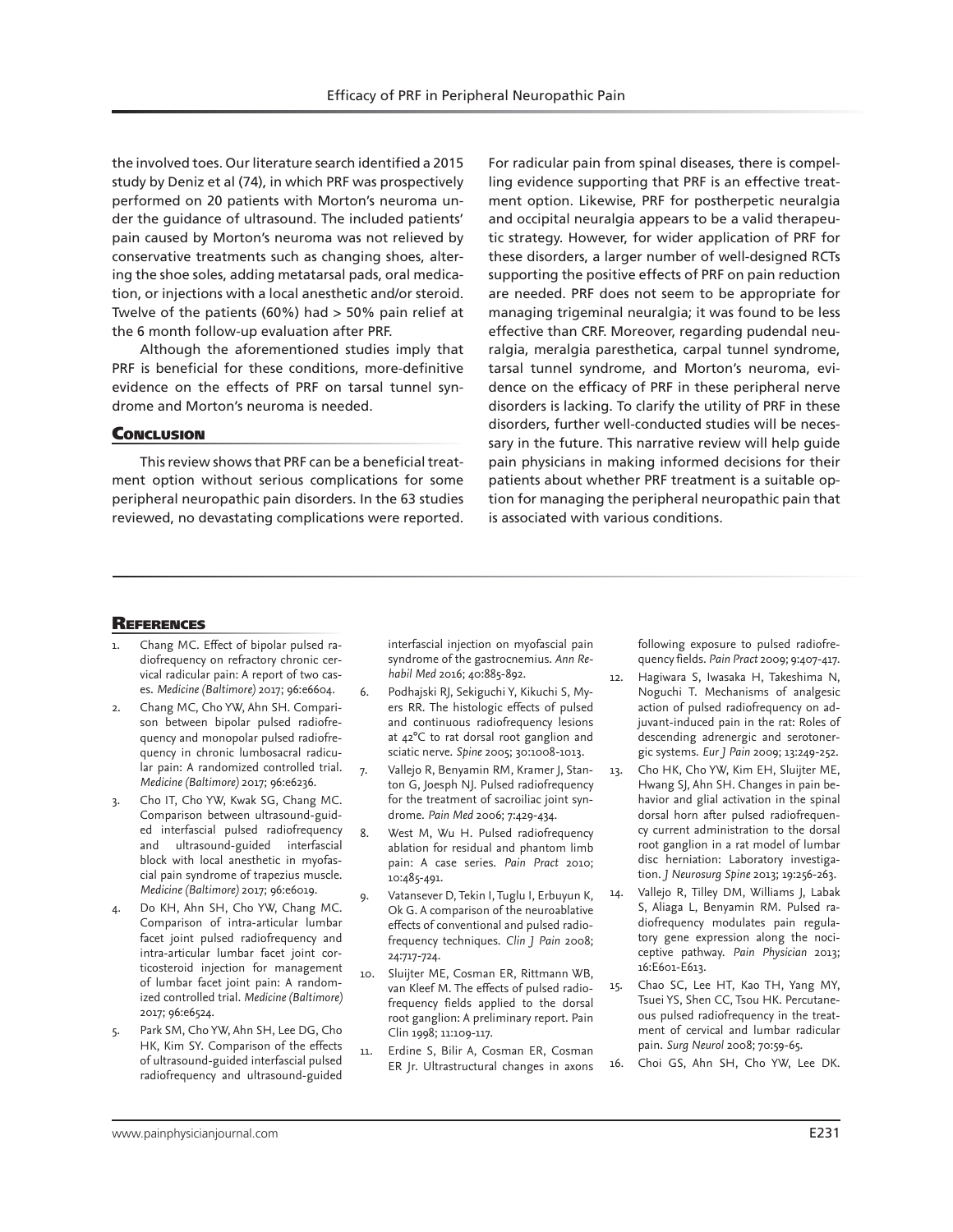Short-term effects of pulsed radiofrequency on chronic refractory cervical radicular pain. *Ann Rehabil Med* 2011; 35:826-832.

- 17. Choi GS, Ahn SH, Cho YW, Lee DG. Long-term effect of pulsed radiofrequency on chronic cervical radicular pain refractory to repeated transforaminal epidural steroid injections. *Pain Med*  2012; 13:368-375.
- 18. Halim W, van der Weegen W, Lim T, Wullems JA, Vissers KC. Percutaneous cervical nucleoplasty vs. pulsed radio frequency of the dorsal root ganglion in patients with contained cervical disk herniation; A prospective, randomized controlled trial. *Pain Pract* 2017; 17:729-737.
- 19. Lee DG, Ahn SH, Lee J. Comparative effectivenesses of pulsed radiofrequency and transforaminal steroid injection for radicular pain due to disc herniation: A prospective randomized trial. *J Korean Med Sci* 2016; 31:1324-1330.
- 20. Shabat S, Pevsner Y, Folman Y, Gepstein R. Pulsed radiofrequency in the treatment of patients with chronic neuropathic spinal pain. *Minim Invasive Neurosurg* 2006; 49:147-149.
- 21. Van Zundert J, Lamé IE, de Louw A, Jansen J, Kessels F, Patijn J, van Kleef M. Percutaneous pulsed radiofrequency treatment of the cervical dorsal root ganglion in the treatment of chronic cervical pain syndromes: A clinical audit. *Neuromodulation* 2003; 6:6-14.
- 22. Van Zundert J, Patijn J, Kessels A, Lamé I, van Suijlekom H, van Kleef M. Pulsed radiofrequency adjacent to the cervical dorsal root ganglion in chronic cervical radicular pain: A double blind sham controlled randomized clinical trial. *Pain* 2007; 127:173-182.
- 23. Vigneri S, Sindaco G, Gallo G, Zanella M, Paci V, La Grua M, Ravaioli L, Pari G. Effectiveness of pulsed radiofrequency with multifunctional epidural electrode in chronic lumbosacral radicular pain with neuropathic features. *Pain Physician* 2014; 17:477-486.
- 24. Wang F, Zhou Q, Xiao L, Yang J, Xong D, Li D, Liu L, Ancha S, Cheng J. A randomized comparative study of pulsed radiofrequency treatment with or without selective nerve root block for chronic cervical radicular pain. *Pain Pract* 2017; 17:589-595.
- 25. Xiao L, Li J, Li D, Yan D, Yang J, Wang D, Cheng J. A posterior approach to cervical nerve root block and pulsed radiofrequency treatment for cervical radicular

pain: A retrospective study. *J Clin Anesth* 2015; 27:486-491.

- 26. Yoon YM, Han SR, Lee SJ, Choi CY, Sohn MJ, Lee CH. The efficacy of pulsed radiofrequency treatment of cervical radicular pain patients. *Korean J Spine* 2014; 11:109-112.
- 27. Abejón D, Garcia-del-Valle S, Fuentes ML, Gómez-Arnau JI, Reig E, van Zundert J. Pulsed radiofrequency in lumbar radicular pain: clinical effects in various etiological groups. *Pain Pract* 2007; 7:21-26.
- 28. Koh W, Choi SS, Karm MH, Suh JH, Leem JG, Lee JD, Kim YK, Shin J. Treatment of chronic lumbosacral radicular pain using adjuvant pulsed radiofrequency: A randomized controlled study. *Pain Med* 2015; 16:432-441.
- 29. Martin DC, Willis ML, Mullinax LA, Clarke NL, Homburger JA, Berger IH. Pulsed radiofrequency application in the treatment of chronic pain. *Pain Pract* 2007; 7:31-35.
- 30. Mehta V, Snidvongs S, Ghai B, Langford R, Wodehouse T. Characterization of peripheral and central sensitization after dorsal root ganglion intervention in patients with unilateral lumbosacral radicular pain: A prospective pilot study. *Br J Anaesth* 2017; 118:924-931.
- 31. Munglani R. The longer term effect of pulsed radiofrequency for neuropathic pain. *Pain* 1999; 80:437-439.
- Nagda JV, Davis CW, Bajwa ZH, Simopoulos TT. Retrospective review of the efficacy and safety of repeated pulsed and continuous radiofrequency lesioning of the dorsal root ganglion/segmental nerve for lumbar radicular pain. *Pain Physician* 2011; 14:371-376.
- 33. Shanthanna H, Chan P, McChesney J, Thabane L, Paul J. Pulsed radiofrequency treatment of the lumbar dorsal root ganglion in patients with chronic lumbar radicular pain: A randomized, placebo-controlled pilot study. *J Pain Res* 2014; 7:47-55.
- 34. Simopoulos TT, Kraemer J, Nagda JV, Aner M, Bajwa ZH. Response to pulsed and continuous radiofrequency lesioning of the dorsal root ganglion and segmental nerves in patients with chronic lumbar radicular pain. *Pain Physician* 2008; 11:137-144.
- Teixeira A, Grandinson M, Sluijter ME. Pulsed radiofrequency for radicular pain due to a herniated intervertebral disc--an initial report. *Pain Pract* 2005; 5:111-115.
- 36. Tsou HK, Chao SC, Wang CJ, Chen HT,

Shen CC, Lee HT, Tsuei YS. Percutaneous pulsed radiofrequency applied to the L-2 dorsal root ganglion for treatment of chronic low-back pain: 3-year experience. *J Neurosurg Spine* 2010; 12:190-196.

- 37. Van Boxem K, de Meij N, Kessels A, Van Kleef M, Van Zundert J. Pulsed radiofrequency for chronic intractable lumbosacral radicular pain: A six-month cohort study. *Pain Med* 2015; 16:1155-1162.
- 38. Van Boxem K, van Bilsen J, de Meij N, Herrler A, Kessels F, Van Zundert J, van Kleef M. Pulsed radiofrequency treatment adjacent to the lumbar dorsal root ganglion for the management of lumbosacral radicular syndrome: A clinical audit. *Pain Med* 2011; 12:1322-1330.
- 39. Akkaya T, Ozkan D. Ultrasound-guided pulsed radiofrequency treatment of the intercostal nerve: Three cases. *J Anesth* 2013; 27:968-969.
- 40. Ke M, Yinghui F, Yi J, Xeuhua H, Xiaoming L, Zhijun C, Chao H, Yingwei W. Efficacy of pulsed radiofrequency in the treatment of thoracic postherpetic neuralgia from the angulus costae: A randomized, double-blinded, controlled trial. *Pain Physician* 2013; 16:15-25.
	- Kim ED, Lee YI, Park HJ. Comparison of efficacy of continuous epidural block and pulsed radiofrequency to the dorsal root ganglion for management of pain persisting beyond the acute phase of herpes zoster. *PLoS One* 2017; 12:e0183559.
- 42. Kim K, Jo D, Kim E. Pulsed radiofrequency to the dorsal root ganglion in acute herpes zoster and postherpetic neuralgia. *Pain Physician* 2017; 20:E411-E418.
- 43. Kim YH, Lee CJ, Lee SC, Huh J, Nahm FS, Kim HZ, Lee MK. Effect of pulsed radiofrequency for postherpetic neuralgia. *Acta Anaesthesiol Scand* 2008; 52:1140-1143.
- 44. Pi ZB, Lin H, He GD, Cai Z, Xu XZ. Randomized and controlled prospective trials of ultrasound-guided spinal nerve posterior ramus pulsed radiofrequency treatment for lower back post-herpetic neuralgia. *Clin Ter* 2015; 166:e301-e305.
- 45. Ali Eissa AA, Reyad RM, Saleh EG, El-Saman A. The efficacy and safety of combined pulsed and conventional radiofrequency treatment of refractory cases of idiopathic trigeminal neuralgia: a retrospective study. *J Anesth* 2015; 29:728-733.
- 46. Erdine S, Ozyalcin NS, Cimen A, Celik M, Talu GK, Disci R. Comparison of pulsed radiofrequency with conventional radiofrequency in the treatment of id-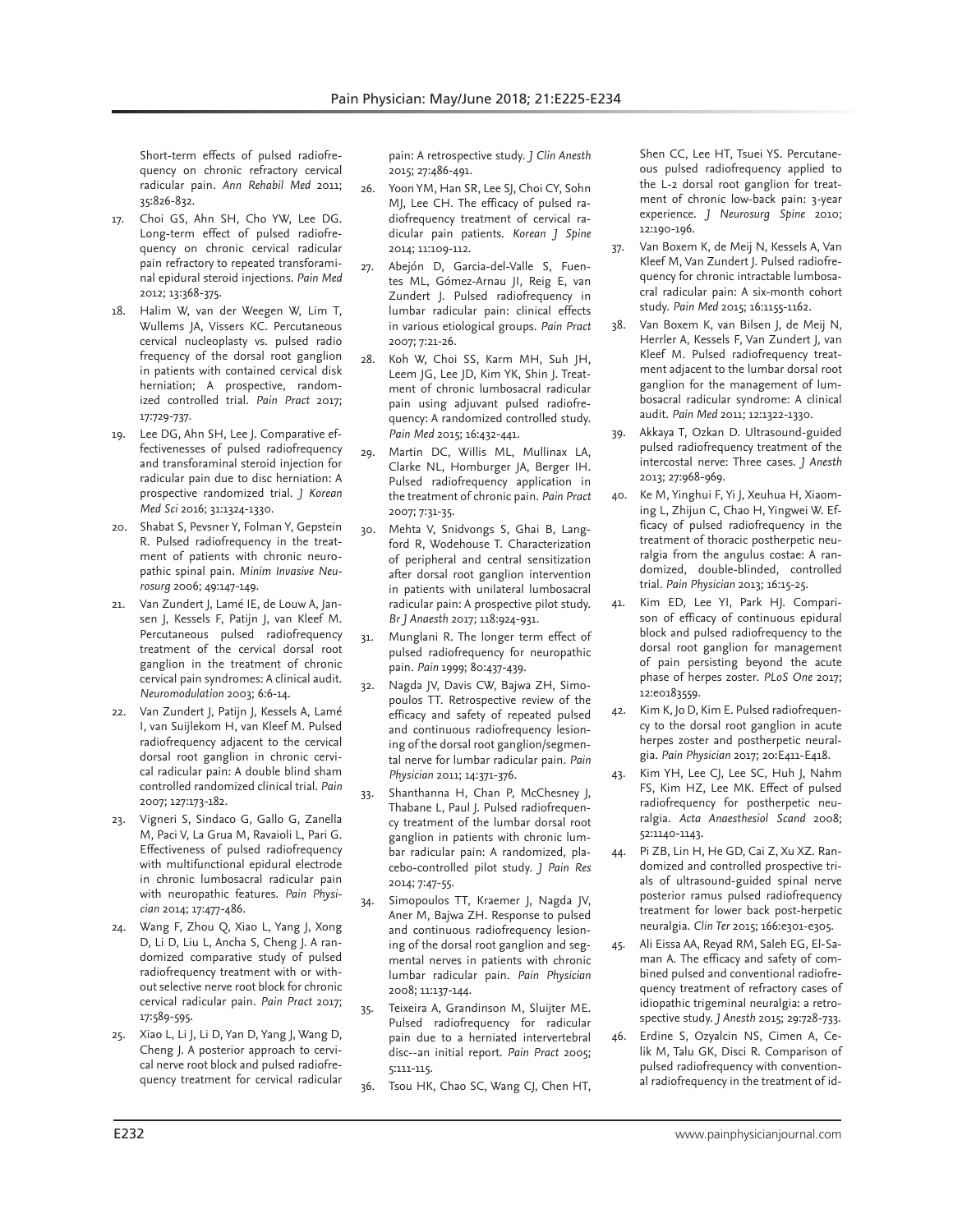iopathic trigeminal neuralgia. *Eur J Pain* 2007; 11:309-313.

- 47. Fang L, Tao W, Jingjing L, Nan J. Comparison of high-voltage- with standardvoltage pulsed radiofrequency of gasserian ganglion in the treatment of idiopathic trigeminal neuralgia. *Pain Pract* 2015; 15:595-603.
- 48. Fang L, Ying S, Tao W, Lan M, Xiaotong Y, Nan J. 3D CT-guided pulsed radiofrequency treatment for trigeminal neuralgia. *Pain Pract* 2014; 14:16-21.
- 49. Kim JH, Yu HY, Park SY, Lee SC, Kim YC. Pulsed and conventional radiofrequency treatment: which is effective for dental procedure-related symptomatic trigeminal neuralgia? *Pain Med* 2013; 14:430-435.
- 50. Li X, Ni J, Yang L, Wu B, He M, Zhang X, Ma L, Sun H. A prospective study of Gasserian ganglion pulsed radiofrequency combined with continuous radiofrequency for the treatment of trigeminal neuralgia. *J Clin Neurosci* 2012; 19:824-828.
- 51. Luo F, Meng L, Wang T, Yu X, Shen Y, Ji N. Pulsed radiofrequency treatment for idiopathic trigeminal neuralgia: A retrospective analysis of the causes for ineffective pain relief. *Eur J Pain* 2013; 17:1189-1192.
- 52. Nader A, Bendok BR, Prine JJ, Kendall MC. Ultrasound-guided pulsed radiofrequency application via the pterygopalatine fossa: A practical approach to treat refractory trigeminal neuralgia. *Pain Physician* 2015; 18:E411-E415.
- 53. Nguyen M, Wilkes D. Pulsed radiofrequency V2 treatment and intranasal sphenopalatine ganglion block: A combination therapy for atypical trigeminal neuralgia. *Pain Pract* 2010; 10:370-374.
- 54. Pi ZB, Lin H, He GD, Cai Z, Xu XZ. Randomized and controlled prospective trials of ultrasound-guided spinal nerve posterior ramus pulsed radiofrequency treatment for lower back post-herpetic neuralgia. *Clin Ter* 2015; 166:e301-e305. {Duplicate of 44}
- 55. Thapa D, Ahuja V, Dass C, Verma P. Management of refractory trigeminal neuralgia using extended duration pulsed radiofrequency application. *Pain Physician* 2015; 18:E433-E435.
- 56. Van Zundert J, Brabant S, Van de Kelft E, Vercruyssen A, Van Buyten JP. Pulsed radiofrequency treatment of the Gasserian ganglion in patients with idiopathic trigeminal neuralgia. *Pain* 2003; 104:449-452.
- 57. Yao P, Hong T, Zhu YQ, Li HX, Wang

ZB, Ding YY, Ma JM, Pan SN. Efficacy and safety of continuous radiofrequency thermocoagulation plus pulsed radiofrequency for treatment of V1 trigeminal neuralgia: A prospective cohort study. *Medicine (Baltimore)* 2016; 95:e5247.

- 58. Zhao WX, Wang O, He MW, Yang LQ, Wu BS, Ni JX. Radiofrequency thermocoagulation combined with pulsed radiofrequency helps relieve postoperative complications of trigeminal neuralgia. *Genet Mol Res* 2015; 14:7616-7623.
- 59. Cohen SP, Peterlin BL, Fulton L, Neely ET, Kurihara C, Gupta A, Mali J, Fu DC, Jacobs MB, Plunkett AR, Verdun AJ, Stojanovic MP, Hanling S, Constantinescu O, White RL, McLean BC, Pasquina PF, Zhao Z. Randomized, double-blind, comparative-effectiveness study comparing pulsed radiofrequency to steroid injections for occipital neuralgia or migraine with occipital nerve tenderness. *Pain* 2015; 156:2585-2594.
- 60. Huang JH, Galvagno SM Jr, Hameed M, Wilkinson I, Erdek MA, Patel A, Buckenmaier C 3rd, Rosenberg J, Cohen SP. Occipital nerve pulsed radiofrequency treatment: a multi-center study evaluating predictors of outcome. *Pain Med* 2012; 13:489-497.
- 61. Navani A, Mahajan G, Kreis P, Fishman SM. A case of pulsed radiofrequency lesioning for occipital neuralgia. *Pain Med* 2006; 7:453-456.
- 62. Vanelderen P, Rouwette T, De Vooght P, Puylaert M, Heylen R, Vissers K, Van Zundert J. Pulsed radiofrequency for the treatment of occipital neuralgia: a prospective study with 6 months of followup. *Reg Anesth Pain Med* 2010; 35:148-151.
- 63. Hong MJ, Kim YD, Park JK, Hong HJ. Management of pudendal neuralgia using ultrasound-guided pulsed radiofrequency: A report of two cases and discussion of pudendal nerve block techniques. *J Anesth* 2016; 30:356-359.
- 64. Masala S, Calabria E, Cuzzolino A, Raguso M, Morini M, Simonetti G. CTguided percutaneous pulse-dose radiofrequency for pudendal neuralgia. *Cardiovasc Intervent Radiol* 2014; 37:476-481.
- 65. Ozkan D, Akkaya T, Yildiz S, Comert A. Ultrasound-guided pulsed radiofrequency treatment of the pudendal nerve in chronic pelvic pain. *Anaesthesist* 2016; 65:134-136.
- 66. Petrov-Kondratov V, Chhabra A, Jones S. Pulsed radiofrequency ablation of pudendal nerve for treatment of a case of refractory pelvic pain. *Pain Physician* 2017; 20:E451-E454.
- 67. Dalmau-Carolà J. Treatment of meralgia paresthetica with pulsed radiofrequency of the lateral femoral cutaneous nerve. *Pain Physician* 2009; 12:1025-1026; author reply 1026-1027.
- 68. Fowler IM, Tucker AA, Mendez RJ. Treatment of meralgia paresthetica with ultrasound-guided pulsed radiofrequency ablation of the lateral femoral cutaneous nerve. *Pain Pract* 2012; 12:394-398.
- 69. Lee JJ, Sohn JH, Choi HJ, Yang JS, Lee KH, Do HJ, Lee SH, Cho YJ. Clinical efficacy of pulsed radiofrequency neuromodulation for intractable meralgia paresthetica. *Pain Physician* 2016; 19:173-179.
- 70. Philip CN, Candido KD, Joseph NJ, Crystal GJ. Successful treatment of meralgia paresthetica with pulsed radiofrequency of the lateral femoral cutaneous nerve. *Pain Physician* 2009; 12:881-885.
- 71. Chen LC, Ho CW, Sun CH, Lee JT, Li TY, Shih FM, Wu YT. Ultrasound-guided pulsed radiofrequency for carpal tunnel syndrome: A single-blinded randomized controlled study. *PLoS One* 2015; 10:e0129918.
- 72. Haider N, Mekasha D, Chiravuri S, Wasserman R. Pulsed radiofrequency of the median nerve under ultrasound guidance. *Pain Physician* 2007; 10:765-770.
- Chon JY, Hahn YJ, Sung CH, Jung SH, Moon HS. Pulsed radiofrequency under ultrasound guidance for the tarsal tunnel syndrome: Two case reports. *J Anesth* 2014; 28:924-927.
- 74. Deniz S, Purtuloglu T, Tekindur S, Cansız KH, Yetim M, Kılıckaya O, Senkal S, Bilgic S, Atim A, Kurt E. Ultrasoundguided pulsed radio frequency treatment in Morton's neuroma. *J Am Podiatr Med Assoc* 2015; 105:302-306.
- 75. Govind J. Lumbar radicular pain. *Aust Fam Physician* 2004; 33:409-412.
- 76. Merskey H, Bogduk N. International association for the study of pain. Task force on taxonomy. Classification of chronic pain: Descriptions of chronic pain syndromes and definitions of pain terms, 2nd edition. Seattle, WA: IASP Press; 1994.
- 77. Radhakrishnan K, Litchy WJ, O'Fallon WM, Kurland LT. Epidemiology of cervical radiculopathy. A population-based study from Rochester, Minnesota, 1976 through 1990. *Brain* 1994; 117:325-335.
- 78. Van Boxem K, Cheng J, Patijn J, van Kleef M, Lataster A, Mekhail N, Van Zundert J. Lumbosacral radicular pain. *Pain Pract* 2010; 10:339-358.
- 79. Olmarker K, Rydevik B, Holm S, Bagge